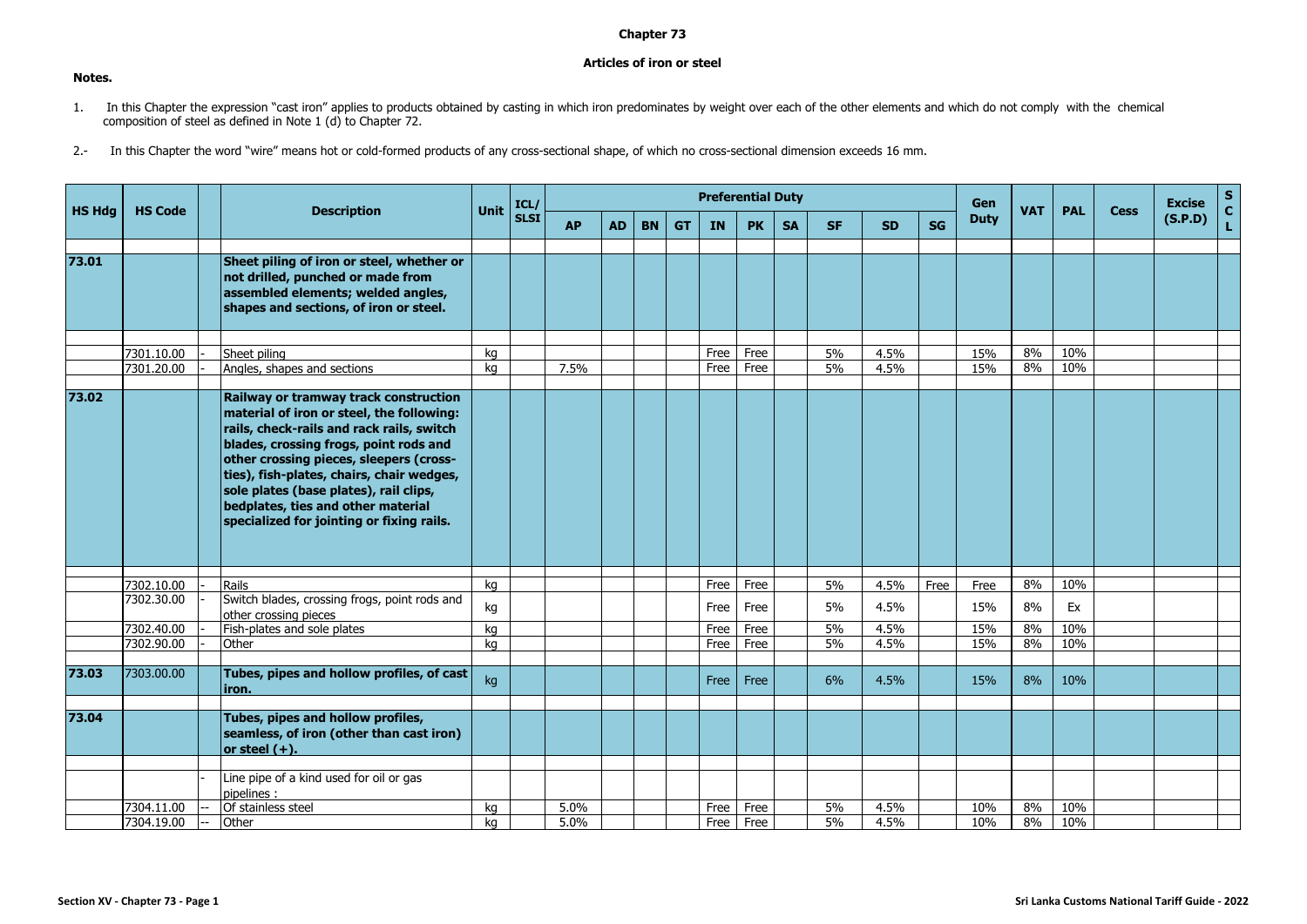|               |                |                                                            |      | ICL/                    |           |           |           |           |           | <b>Preferential Duty</b> |           |           |           |           | <b>Gen</b>  |            |            |             | <b>Excise</b> | $\mathbf S$        |
|---------------|----------------|------------------------------------------------------------|------|-------------------------|-----------|-----------|-----------|-----------|-----------|--------------------------|-----------|-----------|-----------|-----------|-------------|------------|------------|-------------|---------------|--------------------|
| <b>HS Hdg</b> | <b>HS Code</b> | <b>Description</b>                                         | Unit | <b>SLSI</b>             | <b>AP</b> | <b>AD</b> | <b>BN</b> | <b>GT</b> | <b>IN</b> | <b>PK</b>                | <b>SA</b> | <b>SF</b> | <b>SD</b> | <b>SG</b> | <b>Duty</b> | <b>VAT</b> | <b>PAL</b> | <b>Cess</b> | (S.P.D)       | $\mathbf{C}$<br>L. |
|               |                |                                                            |      |                         |           |           |           |           |           |                          |           |           |           |           |             |            |            |             |               |                    |
|               |                | Casing, tubing and drill pipe, of a kind used in           |      |                         |           |           |           |           |           |                          |           |           |           |           |             |            |            |             |               |                    |
|               |                | drilling for oil or gas:                                   |      |                         |           |           |           |           |           |                          |           |           |           |           |             |            |            |             |               |                    |
|               | 7304.22.00     | Drill pipe of stainless steel                              | ka   |                         | 5.0%      |           |           |           | Free      | Free                     |           | 5%        | 4.5%      |           | 10%         | 8%         | 10%        |             |               |                    |
|               | 7304.23.00     | Other drill pipe                                           | ka   |                         | 5.0%      |           |           |           | Free      | Free                     |           | 5%        | 4.5%      |           | 10%         | 8%         | 10%        |             |               |                    |
|               | 7304.24        | Other, of stainless steel:                                 |      |                         |           |           |           |           |           |                          |           |           |           |           |             |            |            |             |               |                    |
|               | 7304.24.10     | Seamless tubes and pipes                                   | kg   |                         | 5.0%      |           |           |           | Free      | Free                     |           | 5%        | 4.5%      |           | 10%         | 8%         | 10%        |             |               |                    |
|               | 7304.24.90     | Other                                                      | ka   |                         |           |           |           |           | Free      | Free                     |           | 5%        | 4.5%      |           | 10%         | 8%         | 10%        |             |               |                    |
|               | 7304.29        | Other:                                                     |      |                         |           |           |           |           |           |                          |           |           |           |           |             |            |            |             |               |                    |
|               | 7304.29.10     | Seamless tubes and pipes                                   | kg   |                         | 5.0%      |           |           |           | Free      | Free                     |           | 5%        | 4.5%      |           | 10%         | 8%         | 10%        |             |               |                    |
|               | 7304.29.90     | Other                                                      | ka   |                         |           |           |           |           | Free      | Free                     |           | 5%        | 4.5%      |           | 10%         | 8%         | 10%        |             |               |                    |
|               |                | Other, of circular cross-section, of iron or non-          |      |                         |           |           |           |           |           |                          |           |           |           |           |             |            |            |             |               |                    |
|               |                | alloy steel:                                               |      |                         |           |           |           |           |           |                          |           |           |           |           |             |            |            |             |               |                    |
|               | 7304.31        | Cold-drawn or cold-rolled (cold-reduced) :                 |      |                         |           |           |           |           |           |                          |           |           |           |           |             |            |            |             |               |                    |
|               | 7304.31.10     | Seamless tubes and pipes                                   | ka   | S                       | 5.0%      |           |           |           | Free      | Free                     |           | 5%        | 4.5%      |           | 10%         | 8%         | 10%        |             |               |                    |
|               | 7304.31.90     | Other                                                      | ka   | S                       |           |           |           |           | Free      | Free                     |           | 5%        | 4.5%      |           | 10%         | 8%         | 10%        |             |               |                    |
|               | 7304.39        | Other:                                                     |      |                         |           |           |           |           |           |                          |           |           |           |           |             |            |            |             |               |                    |
|               | 7304.39.10     | Seamless tubes and pipes                                   | kg   | S                       | 5.0%      |           |           |           | Free      | Free                     |           | 5%        | 4.5%      |           | 10%         | 8%         | 10%        |             |               |                    |
|               | 7304.39.90     | Other                                                      | kg   | S                       |           |           |           |           | Free      | Free                     |           | 5%        | 4.5%      |           | 10%         | 8%         | 10%        |             |               |                    |
|               |                | Other, of circular cross-section, of stainless<br>steel:   |      |                         |           |           |           |           |           |                          |           |           |           |           |             |            |            |             |               |                    |
|               | 7304.41        | Cold-drawn or cold-rolled (cold-reduced) :                 |      |                         |           |           |           |           |           |                          |           |           |           |           |             |            |            |             |               |                    |
|               | 7304.41.10     | Seamless tubes and pipes                                   | kg   |                         | 5.0%      |           |           |           | Free      | Free                     |           | 5%        | 4.5%      |           | 10%         | 8%         | 10%        |             |               |                    |
|               | 7304.41.90     | Other                                                      | ka   |                         |           |           |           |           | Free      | Free                     |           | 5%        | 4.5%      |           | 10%         | 8%         | 10%        |             |               |                    |
|               | 7304.49        | Other:                                                     |      |                         |           |           |           |           |           |                          |           |           |           |           |             |            |            |             |               |                    |
|               | 7304.49.10     | Seamless tubes and pipes                                   | ka   |                         | 5.0%      |           |           |           | Free      | Free                     |           | 5%        | 4.5%      |           | 10%         | 8%         | 10%        |             |               |                    |
|               | 7304.49.90     | Other                                                      | ka   |                         |           |           |           |           | Free      | Free                     |           | 5%        | 4.5%      |           | 10%         | 8%         | 10%        |             |               |                    |
|               |                | Other, of circular cross-section, of other alloy<br>steel: |      |                         |           |           |           |           |           |                          |           |           |           |           |             |            |            |             |               |                    |
|               | 7304.51        | Cold-drawn or cold-rolled (cold-reduced) :                 |      |                         |           |           |           |           |           |                          |           |           |           |           |             |            |            |             |               |                    |
|               | 7304.51.10     | Seamless tubes and pipes                                   | kg   | S                       | 5.0%      |           |           |           | Free      | Free                     |           | 5%        | 4.5%      |           | 10%         | 8%         | Ex         |             |               |                    |
|               | 7304.51.90     | Other                                                      | ka   | S                       |           |           |           |           | Free      | Free                     |           | 5%        | 4.5%      |           | 10%         | 8%         | 10%        |             |               |                    |
|               | 7304.59        | Other:                                                     |      |                         |           |           |           |           |           |                          |           |           |           |           |             |            |            |             |               |                    |
|               | 7304.59.10     | Seamless tubes and pipes                                   | kg   | S                       | 5.0%      |           |           |           | Free      | Free                     |           | 5%        | 4.5%      |           | 10%         | 8%         | 10%        |             |               |                    |
|               | 7304.59.90     | Other                                                      | ka   | S                       |           |           |           |           | Free      | Free                     |           | 5%        | 4.5%      |           | 10%         | 8%         | 10%        |             |               |                    |
|               | 7304.90        | Other:                                                     |      |                         |           |           |           |           |           |                          |           |           |           |           |             |            |            |             |               |                    |
|               | 7304.90.10     | Seamless tubes and pipes                                   | kg   |                         | 5.0%      |           |           |           | Free      | Free                     |           | 5%        | 4.5%      |           | 10%         | 8%         | 10%        |             |               |                    |
|               |                | Galvanized Steel Pipes and Sockets                         |      | $\overline{\mathsf{S}}$ |           |           |           |           |           |                          |           |           |           |           |             |            |            |             |               |                    |
|               | 7304.90.90     | Other                                                      | kg   |                         |           |           |           |           | Free      | Free                     |           | 5%        | 4.5%      |           | 10%         | 8%         | 10%        |             |               |                    |
|               |                | Galvanized Steel Pipes and Sockets                         |      | S                       |           |           |           |           |           |                          |           |           |           |           |             |            |            |             |               |                    |
|               |                |                                                            |      |                         |           |           |           |           |           |                          |           |           |           |           |             |            |            |             |               |                    |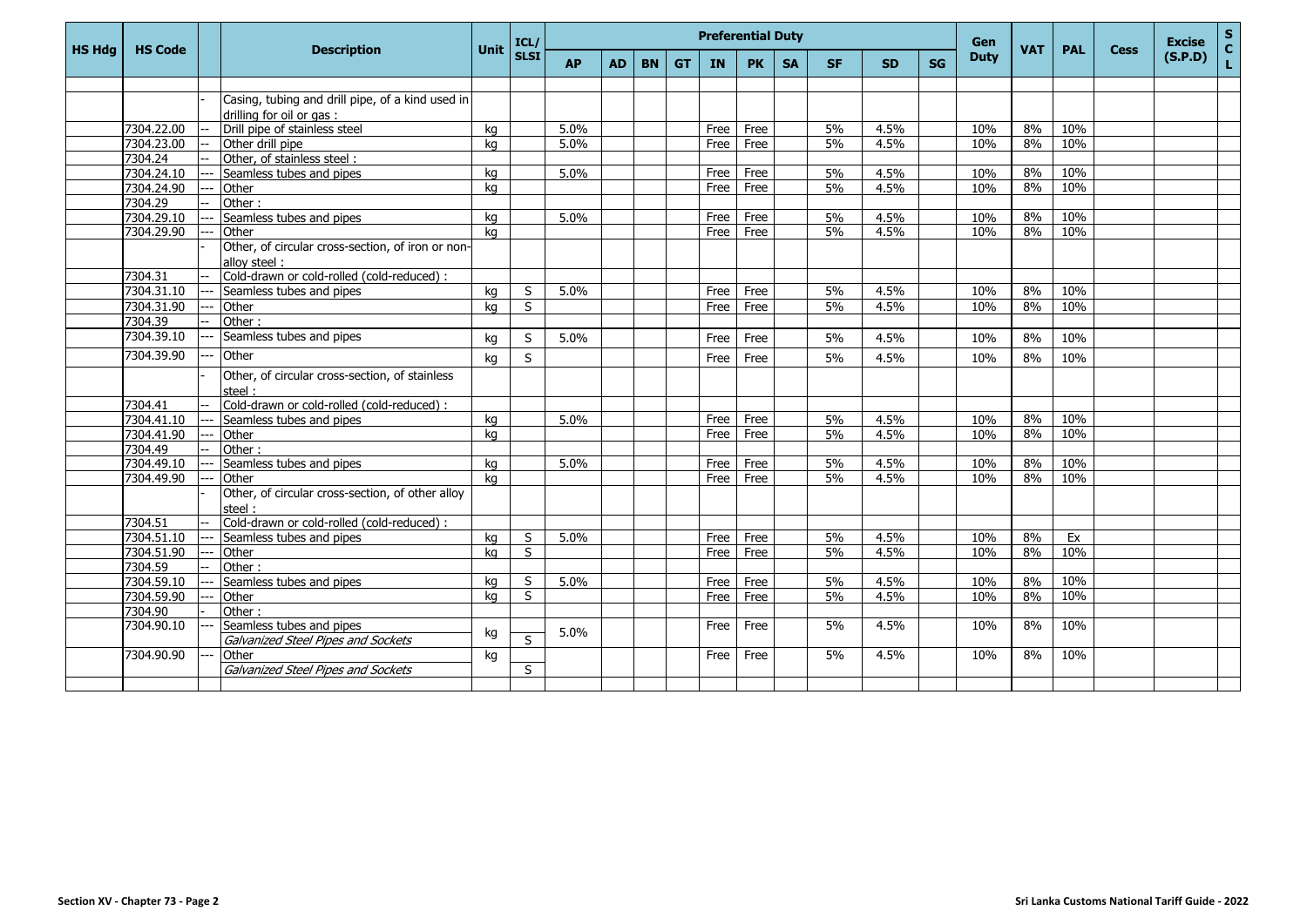|               |                          |                |                                                                                                                                                                                                 |          | ICL/        |           |           |           |           |              | <b>Preferential Duty</b> |           |          |              |           | Gen         |            |            |             | <b>Excise</b> | <b>S</b>          |
|---------------|--------------------------|----------------|-------------------------------------------------------------------------------------------------------------------------------------------------------------------------------------------------|----------|-------------|-----------|-----------|-----------|-----------|--------------|--------------------------|-----------|----------|--------------|-----------|-------------|------------|------------|-------------|---------------|-------------------|
| <b>HS Hdg</b> | <b>HS Code</b>           |                | <b>Description</b>                                                                                                                                                                              | Unit     | <b>SLSI</b> | <b>AP</b> | <b>AD</b> | <b>BN</b> | <b>GT</b> | <b>IN</b>    | <b>PK</b>                | <b>SA</b> | SF.      | <b>SD</b>    | <b>SG</b> | <b>Duty</b> | <b>VAT</b> | <b>PAL</b> | <b>Cess</b> | (S.P.D)       | $\mathbf c$<br>L. |
| 73.05         |                          |                | Other tubes and pipes (for example,<br>welded, riveted or similarly closed),<br>having circular cross-sections, the<br>external diameter of which exceeds<br>406.4 mm, of iron or steel $(+)$ . |          |             |           |           |           |           |              |                          |           |          |              |           |             |            |            |             |               |                   |
|               |                          |                | Line pipe of a kind used for oil or gas                                                                                                                                                         |          |             |           |           |           |           |              |                          |           |          |              |           |             |            |            |             |               |                   |
|               |                          |                | pipelines :                                                                                                                                                                                     |          |             |           |           |           |           |              |                          |           |          |              |           |             |            |            |             |               |                   |
|               | 7305.11                  |                | Longitudinally submerged arc welded :                                                                                                                                                           |          |             |           |           |           |           |              |                          |           |          |              |           |             |            |            |             |               |                   |
|               | 7305.11.10               |                | Over 20 cm diameter                                                                                                                                                                             | kg       |             | 9.0%      |           |           |           | Free         | Free                     |           | 5%       | 4.5%         |           | 10%         | 8%         | 10%        |             |               |                   |
|               | 7305.11.90               | ---            | Other                                                                                                                                                                                           | kg       |             | 9.0%      |           |           |           | Free         | Free                     |           | 5%       | 4.5%         |           | 10%         | 8%         | 10%        |             |               |                   |
|               | 7305.12                  |                | Other, longitudinally welded:                                                                                                                                                                   |          |             |           |           |           |           |              |                          |           |          |              |           |             | 8%         | 10%        |             |               |                   |
|               | 7305.12.10<br>7305.12.90 |                | Over 20 cm diameter<br>Other                                                                                                                                                                    | ka<br>kg |             | 5.0%      |           |           |           | Free<br>Free | Free<br>Free             |           | 5%<br>5% | 4.5%<br>4.5% |           | 10%<br>10%  | 8%         | Ex         |             |               |                   |
|               | 7305.19                  |                | Other:                                                                                                                                                                                          |          |             |           |           |           |           |              |                          |           |          |              |           |             |            |            |             |               |                   |
|               | 7305.19.10               |                | Over 20 cm diameter                                                                                                                                                                             | ka       |             | 5.0%      |           |           |           | Free         | Free                     |           | 5%       | 4.5%         |           | 10%         | 8%         | 10%        |             |               |                   |
|               | 7305.19.90               |                | Other                                                                                                                                                                                           | ka       |             |           |           |           |           | Free         | Free                     |           | 5%       | 4.5%         |           | 10%         | 8%         | 10%        |             |               |                   |
|               | 7305.20                  |                | Casing of a kind used in drilling for oil or gas :                                                                                                                                              |          |             |           |           |           |           |              |                          |           |          |              |           |             |            |            |             |               |                   |
|               | 7305.20.10               |                | Over 20 cm diameter                                                                                                                                                                             | kg       |             | 5.0%      |           |           |           | Free         | Free                     |           | 5%       | 4.5%         |           | 10%         | 8%         | 10%        |             |               |                   |
|               | 7305.20.90               |                | Other                                                                                                                                                                                           | ka       |             |           |           |           |           | Free         | Free                     |           | 5%       | 4.5%         |           | 10%         | 8%         | Ex         |             |               |                   |
|               |                          |                | Other, welded:                                                                                                                                                                                  |          |             |           |           |           |           |              |                          |           |          |              |           |             |            |            |             |               |                   |
|               | 7305.31                  |                | Longitudinally welded:                                                                                                                                                                          |          |             |           |           |           |           |              |                          |           |          |              |           |             |            |            |             |               |                   |
|               | 7305.31.10               |                | High-pressure hydro-electric conduits of steel<br>whether or not reinforced                                                                                                                     | kg       |             |           |           |           |           | Free         | Free                     |           | 5%       | 4.5%         |           | 10%         | 8%         | 10%        |             |               |                   |
|               | 7305.31.20               |                | Other over 20 cm diameter                                                                                                                                                                       | kg       |             | 5.0%      |           |           |           | Free         | Free                     |           | 5%       | 4.5%         |           | 10%         | 8%         | 10%        |             |               |                   |
|               | 7305.31.90               |                | Other                                                                                                                                                                                           | ka       |             |           |           |           |           | Free         | Free                     |           | 5%       | 4.5%         |           | 10%         | 8%         | Ex         |             |               |                   |
|               | 7305.39<br>7305.39.10    |                | Other:<br>High-pressure hydro-electric conduits of steel<br>whether or not reinforced                                                                                                           | kg       |             |           |           |           |           | Free         | Free                     |           | 5%       | 4.5%         |           | 10%         | 8%         | Ex         |             |               |                   |
|               | 7305.39.20               |                | Other over 20 cm diameter                                                                                                                                                                       | kq       |             | 5.0%      |           |           |           | Free         | Free                     |           | 5%       | 4.5%         |           | 10%         | 8%         | 10%        |             |               |                   |
|               | 7305.39.90               |                | Other                                                                                                                                                                                           | kg       |             |           |           |           |           | Free         | Free                     |           | 5%       | 4.5%         |           | 10%         | 8%         | 10%        |             |               |                   |
|               | 7305.90                  |                | Other:                                                                                                                                                                                          |          |             |           |           |           |           |              |                          |           |          |              |           |             |            |            |             |               |                   |
|               | 7305.90.10               |                | High-pressure hydro-electric conduits of steel<br>whether or not reinforced                                                                                                                     | kg       |             |           |           |           |           | Free         | Free                     |           | 5%       | 4.5%         |           | 10%         | 8%         | 10%        |             |               |                   |
|               | 7305.90.20               |                | Other over 20 cm diameter                                                                                                                                                                       | kg       |             | 5.0%      |           |           |           | Free         | Free                     |           | 5%       | 4.5%         |           | 10%         | 8%         | 10%        |             |               |                   |
|               | 7305.90.90               |                | Other                                                                                                                                                                                           | ka       |             |           |           |           |           | Free         | Free                     |           | 5%       | 4.5%         |           | 10%         | 8%         | 10%        |             |               |                   |
|               |                          |                |                                                                                                                                                                                                 |          |             |           |           |           |           |              |                          |           |          |              |           |             |            |            |             |               |                   |
| 73.06         |                          |                | Other tubes, pipes and hollow profiles<br>(for example, open seam or welded,<br>riveted or similarly closed), of iron or<br>steel $(+).$                                                        |          |             |           |           |           |           |              |                          |           |          |              |           |             |            |            |             |               |                   |
|               |                          |                |                                                                                                                                                                                                 |          |             |           |           |           |           |              |                          |           |          |              |           |             |            |            |             |               |                   |
|               |                          |                | Line pipe of a kind used for oil or gas<br>pipelines:                                                                                                                                           |          |             |           |           |           |           |              |                          |           |          |              |           |             |            |            |             |               |                   |
|               | 7306.11                  |                | Welded, of stainless steel:                                                                                                                                                                     |          |             |           |           |           |           |              |                          |           |          |              |           |             |            |            |             |               |                   |
|               | 7306.11.10               |                | Over 20 cm diameter                                                                                                                                                                             | kg       |             | 5.0%      |           |           |           | Free         | Free                     |           | 5%       | 4.5%         |           | 10%         | 8%         | Ex         |             |               |                   |
|               | 7306.11.90               | $\overline{a}$ | Other                                                                                                                                                                                           | kg       |             |           |           |           |           |              | Free Free                |           | 5%       | 4.5%         |           | 10%         | 8%         | 10%        |             |               |                   |
|               | 7306.19                  | --             | Other:                                                                                                                                                                                          |          |             |           |           |           |           |              |                          |           |          |              |           |             |            |            |             |               |                   |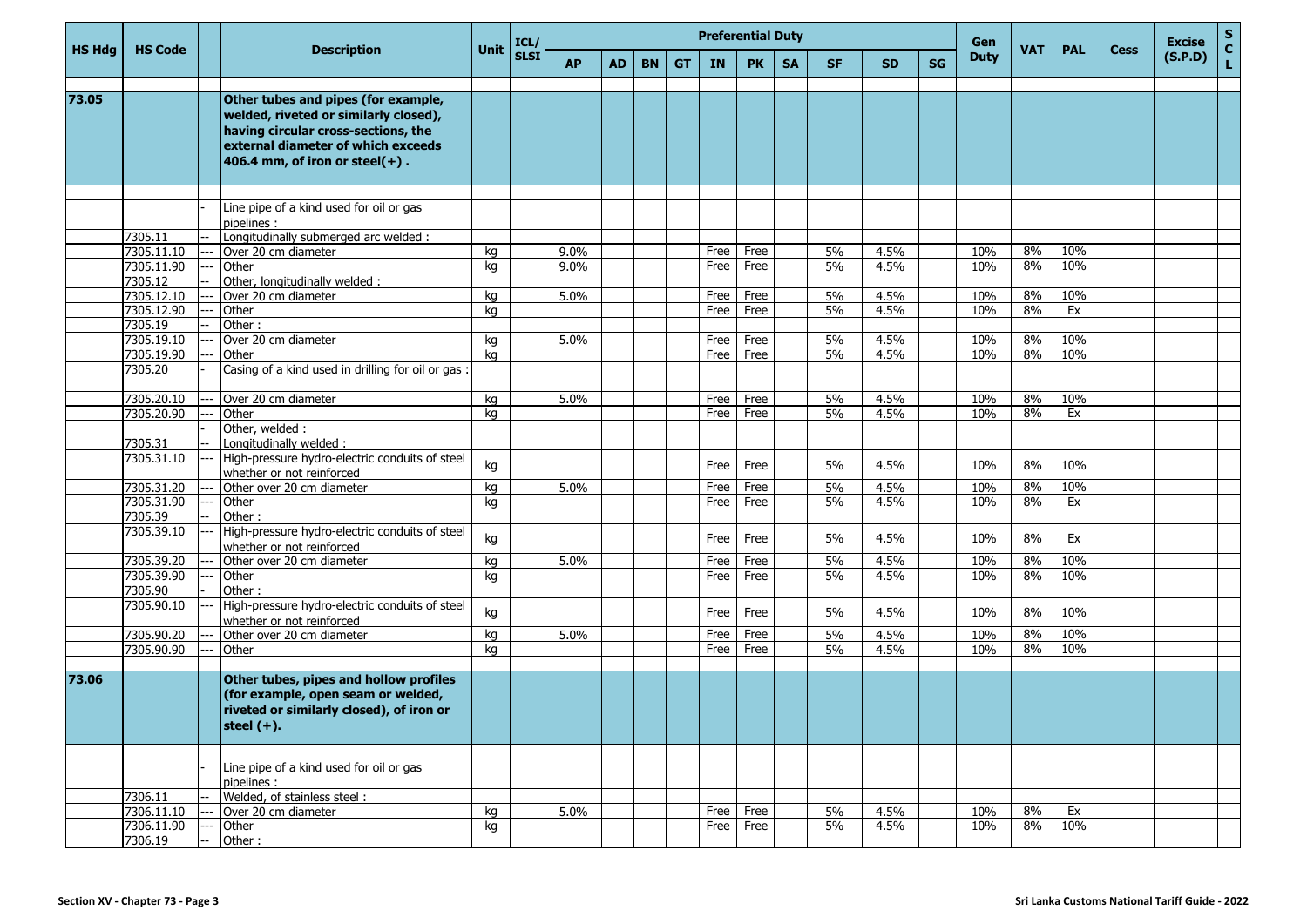|               |                 |       |                                                                                          |      | ICL/        |           |           |           |           |           | <b>Preferential Duty</b> |           |           |           |           | Gen         |            |            |             | <b>Excise</b> | $\mathbf S$       |
|---------------|-----------------|-------|------------------------------------------------------------------------------------------|------|-------------|-----------|-----------|-----------|-----------|-----------|--------------------------|-----------|-----------|-----------|-----------|-------------|------------|------------|-------------|---------------|-------------------|
| <b>HS Hdg</b> | <b>HS Code</b>  |       | <b>Description</b>                                                                       | Unit | <b>SLSI</b> | <b>AP</b> | <b>AD</b> | <b>BN</b> | <b>GT</b> | IN        | <b>PK</b>                | <b>SA</b> | <b>SF</b> | <b>SD</b> | <b>SG</b> | <b>Duty</b> | <b>VAT</b> | <b>PAL</b> | <b>Cess</b> | (S.P.D)       | $\mathbf{C}$<br>L |
|               |                 |       |                                                                                          |      |             |           |           |           |           |           |                          |           |           |           |           |             |            |            |             |               |                   |
|               | 7306.19.10      |       | Over 20 cm diameter                                                                      | kq   |             | 5.0%      |           |           |           | Free      | Free                     |           | 5%        | 4.5%      |           | 10%         | 8%         | Ex         |             |               |                   |
|               | 7306.19.90      |       | Other                                                                                    | ka   |             |           |           |           |           | Free      | Free                     |           | 5%        | 4.5%      |           | 10%         | 8%         | 10%        |             |               |                   |
|               |                 |       | Casing and tubing of a kind used in drilling for<br>oil or gas:                          |      |             |           |           |           |           |           |                          |           |           |           |           |             |            |            |             |               |                   |
|               | 7306.21         |       | Welded, of stainless steel:                                                              |      |             |           |           |           |           |           |                          |           |           |           |           |             |            |            |             |               |                   |
|               | 7306.21.10      |       | Over 20 cm diameter                                                                      | kg   |             | 5.0%      |           |           |           | Free      | Free                     |           | 5%        | 4.5%      |           | 10%         | 8%         | 10%        |             |               |                   |
|               | 7306.21.90      |       | Other                                                                                    | kq   |             |           |           |           |           | Free      | Free                     |           | 5%        | 4.5%      |           | 10%         | 8%         | 10%        |             |               |                   |
|               | 7306.29         |       | Other:                                                                                   |      |             |           |           |           |           |           |                          |           |           |           |           |             |            |            |             |               |                   |
|               | 7306.29.10      |       | Over 20 cm diameter                                                                      | kg   |             | 5.0%      |           |           |           | Free      | Free                     |           | 10.83%    | 4.5%      |           | 10%         | 8%         | 10%        |             |               |                   |
|               | 7306.29.90      |       | Other                                                                                    | kq   |             |           |           |           |           | Free      | Free                     |           | 5%        | 4.5%      |           | 10%         | 8%         | 10%        |             |               |                   |
|               | 7306.30.00      |       | Other, welded, of circular cross-section, of<br>iron or non-alloy steel                  | kg   | S           | 5.0%      |           |           |           | Free      | Free                     |           | 5%        | 4.5%      |           | 10%         | 8%         | 10%        | 35%         |               |                   |
|               | 7306.40         |       | Other, welded, of circular cross-section, of<br>stainless steel:                         |      |             |           |           |           |           |           |                          |           |           |           |           |             |            |            |             |               |                   |
|               | 7306.40.10      |       | Over 20 cm diameter                                                                      | kg   |             | 5.0%      |           |           |           | Free      | Free                     |           | 5%        | 4.5%      |           | 10%         | 8%         | 10%        | 10%         |               |                   |
|               | 7306.40.90      |       | Other                                                                                    | kg   |             |           |           |           |           | Free      | Free                     |           | 5%        | 4.5%      |           | 10%         | 8%         | 10%        | 10%         |               |                   |
|               | 7306.50         |       | Other, welded, of circular cross-section, of<br>other alloy steel :                      |      |             |           |           |           |           |           |                          |           |           |           |           |             |            |            |             |               |                   |
|               | 7306.50.10      |       | Over 20 cm diameter                                                                      | kg   |             | 5.0%      |           |           |           | Free      | Free                     |           | 5%        | 4.5%      |           | 10%         | 8%         | 10%        |             |               |                   |
|               | 7306.50.90      |       | Other                                                                                    | kg   |             |           |           |           |           | Free      | Free                     |           | 5%        | 4.5%      |           | 10%         | 8%         | 10%        |             |               |                   |
|               |                 |       | Other, welded, of non-circular cross-section :                                           |      |             |           |           |           |           |           |                          |           |           |           |           |             |            |            |             |               |                   |
|               | 7306.61         |       | Of square or rectangular cross-section :                                                 |      |             |           |           |           |           |           |                          |           |           |           |           |             |            |            |             |               |                   |
|               | 7306.61.10      | $---$ | Over 20 cm diameter                                                                      | kg   |             | 5.0%      |           |           |           | Free      | Free                     |           | 5%        | 4.5%      |           | 10%         | 8%         | 10%        |             |               |                   |
|               | 7306.61.90      |       | Other                                                                                    | kg   |             |           |           |           |           | Free      | Free                     |           | 10.83%    | 4.5%      |           | 10%         | 8%         | 10%        | 35%         |               |                   |
|               | 7306.69         |       | Of other non-circular cross-section :                                                    |      |             |           |           |           |           |           |                          |           |           |           |           |             |            |            |             |               |                   |
|               | 7306.69.10      |       | Over 20 cm diameter                                                                      | kg   |             |           |           |           |           | Free      | Free                     |           | 5%        | 4.5%      |           | 10%         | 8%         | 10%        |             |               |                   |
|               | 7306.69.90      |       | Other                                                                                    | kq   |             |           |           |           |           | Free      | Free                     |           | 5%        | 4.5%      |           | 10%         | 8%         | 10%        | 25%         |               |                   |
|               | 7306.90         |       | Other:                                                                                   |      |             |           |           |           |           |           |                          |           |           |           |           |             |            |            |             |               |                   |
|               | 7306.90.10      |       | Over 20 cm diameter                                                                      | kg   |             | 9.0%      |           |           |           | Free      | Free                     |           | 5%        | 4.5%      |           | 10%         | 8%         | 10%        |             |               |                   |
|               | 7306.90.90      |       | <b>Other</b>                                                                             | kq   |             | 9.0%      |           |           |           | Free      | Free                     |           | 5%        | 4.5%      |           | 10%         | 8%         | 10%        | 25%         |               |                   |
|               |                 |       |                                                                                          |      |             |           |           |           |           |           |                          |           |           |           |           |             |            |            |             |               |                   |
| 73.07         |                 |       | Tube or pipe fittings (for example,<br>couplings, elbows, sleeves), of iron or<br>steel. |      |             |           |           |           |           |           |                          |           |           |           |           |             |            |            |             |               |                   |
|               |                 |       |                                                                                          |      |             |           |           |           |           |           |                          |           |           |           |           |             |            |            |             |               |                   |
|               |                 |       | Cast fittings :                                                                          |      |             |           |           |           |           |           |                          |           |           |           |           |             |            |            |             |               |                   |
|               | 7307.11.00      |       | Of non-malleable cast iron                                                               | kq   |             |           |           |           |           | Free      | Free                     |           | 5%        | 4.5%      |           | 10%         | 8%         | 10%        | 5%          |               |                   |
|               | 7307.19.00      |       | Other                                                                                    | kg   |             |           |           |           |           | Free      | Free                     |           | 5%        | 4.5%      |           | 10%         | 8%         | 10%        |             |               |                   |
|               |                 |       | Other, of stainless steel:                                                               |      |             |           |           |           |           |           |                          |           |           |           |           |             |            |            |             |               |                   |
|               | 7307.21.00      |       | <b>Flanges</b>                                                                           | kq   |             |           |           |           |           |           | Free Free                |           | 5%        | 4.5%      |           | 10%         | 8%         | 10%        |             |               |                   |
|               | $7307.22.00$ -- |       | Threaded elbows, bends and sleeves                                                       | kg   |             |           |           |           |           | Free Free |                          |           | 5%        | 4.5%      |           | 10%         |            | 8% 10%     |             |               |                   |
|               | 7307.23.00      |       | Butt welding fittings                                                                    | kg   |             |           |           |           |           | Free Free |                          |           | 5%        | 4.5%      |           | 10%         | 8%         | 10%        |             |               |                   |
|               | 7307.29.00      |       | Other                                                                                    | kg   |             |           |           |           |           |           | Free Free                |           | 5%        | 4.5%      |           | 10%         | 8%         | 10%        |             |               |                   |
|               |                 |       | Other:                                                                                   |      |             |           |           |           |           |           |                          |           |           |           |           |             |            |            |             |               |                   |
|               | 7307.91.00      |       | Flanges                                                                                  | kg   |             |           |           |           |           |           | Free Free                |           | 5%        | 4.5%      |           | 10%         | 8%         | 10%        |             |               |                   |
|               | 7307.92.00      |       | Threaded elbows, bends and sleeves                                                       | kg   |             |           |           |           |           |           | Free Free                |           | 5%        | 4.5%      |           | 10%         | 8%         | 10%        |             |               |                   |
|               | 7307.93.00      |       | Butt welding fittings                                                                    | kg   | S           |           |           |           |           |           | Free Free                |           | 5%        | 4.5%      |           | 10%         | 8%         | 10%        |             |               |                   |
|               | 7307.99.00      |       | Other                                                                                    | kg   | S           |           |           |           |           |           | Free Free                |           | 5%        | 4.5%      |           | 10%         | 8%         | 10%        | 5%          |               |                   |
|               |                 |       |                                                                                          |      |             |           |           |           |           |           |                          |           |           |           |           |             |            |            |             |               |                   |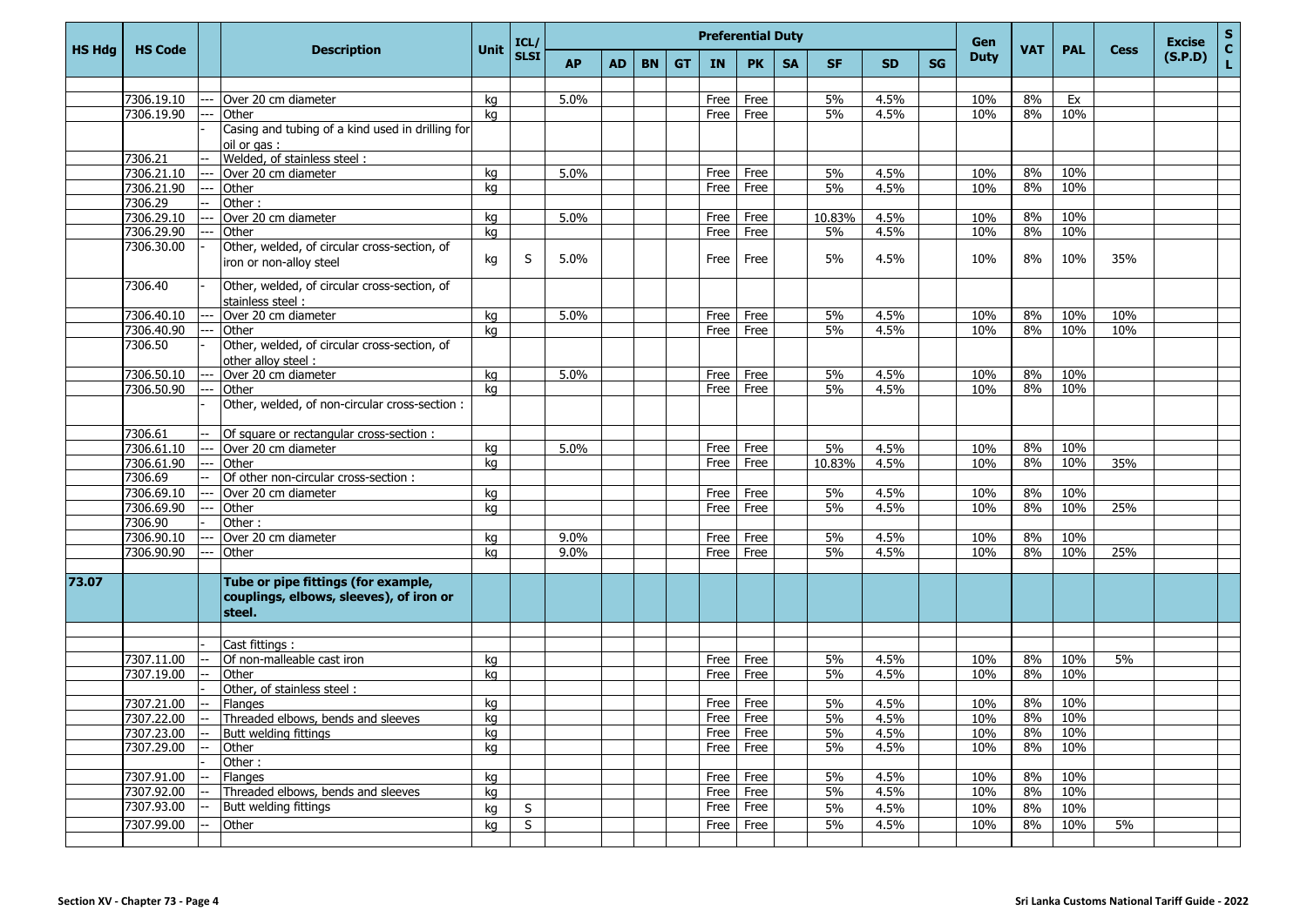|               |                |                                                                                                                                                                                                                                                                                                                                                                                                                                                                                                                       |             | ICL/        |           |           |           |           | <b>Preferential Duty</b> |           |           |           |           |           | <b>Gen</b>  |            |            |             | <b>Excise</b> | ${\sf s}$          |
|---------------|----------------|-----------------------------------------------------------------------------------------------------------------------------------------------------------------------------------------------------------------------------------------------------------------------------------------------------------------------------------------------------------------------------------------------------------------------------------------------------------------------------------------------------------------------|-------------|-------------|-----------|-----------|-----------|-----------|--------------------------|-----------|-----------|-----------|-----------|-----------|-------------|------------|------------|-------------|---------------|--------------------|
| <b>HS Hdg</b> | <b>HS Code</b> | <b>Description</b>                                                                                                                                                                                                                                                                                                                                                                                                                                                                                                    | <b>Unit</b> | <b>SLSI</b> | <b>AP</b> | <b>AD</b> | <b>BN</b> | <b>GT</b> | IN                       | <b>PK</b> | <b>SA</b> | <b>SF</b> | <b>SD</b> | <b>SG</b> | <b>Duty</b> | <b>VAT</b> | <b>PAL</b> | <b>Cess</b> | (S.P.D)       | $\mathbf{C}$<br>L. |
|               |                |                                                                                                                                                                                                                                                                                                                                                                                                                                                                                                                       |             |             |           |           |           |           |                          |           |           |           |           |           |             |            |            |             |               |                    |
| 73.08         |                | <b>Structures (excluding prefabricated</b><br>buildings of heading 94.06) and parts of<br>structures (for example, bridges and<br>bridge-sections, lock-gates, towers,<br>lattice masts, roofs, roofing frame-<br>works, doors and windows and their<br>frames and thresholds for doors,<br>shutters, balustrades, pillars and<br>columns), of iron pillars and columns),<br>of iron or steel; plates, rods, angles,<br>shapes, sections, tubes and the like,<br>prepared for use in structures, of iron or<br>steel. |             |             |           |           |           |           |                          |           |           |           |           |           |             |            |            |             |               |                    |
|               | 7308.10.00     | Bridges and bridge-sections                                                                                                                                                                                                                                                                                                                                                                                                                                                                                           | ka          |             |           |           |           |           |                          |           |           |           |           |           | 15%         | 8%         | 10%        | 15%         |               |                    |
|               |                | Towers and lattice masts:                                                                                                                                                                                                                                                                                                                                                                                                                                                                                             |             |             |           |           |           |           |                          |           |           |           |           |           |             |            |            |             |               |                    |
|               | 7308.20.10     | For lamps, traffic signals, telecommunication<br>purposes and the like other than goods in<br>heading 94.05                                                                                                                                                                                                                                                                                                                                                                                                           | kg          |             | 7.5%      |           |           |           |                          |           |           |           |           |           | 15%         | 8%         | 10%        | 20%         |               |                    |
|               | 7308.20.90     | Other                                                                                                                                                                                                                                                                                                                                                                                                                                                                                                                 | ka          |             | 7.5%      |           |           |           |                          |           |           |           |           |           | 15%         | 8%         | 10%        | 15%         |               |                    |
|               | 7308.30.00     | Doors, windows and their frames and<br>thresholds for doors                                                                                                                                                                                                                                                                                                                                                                                                                                                           | kg          |             | 7.5%      |           |           |           |                          |           |           |           |           |           | 15%         | 8%         | 10%        | 15%         |               |                    |
|               | 7308.40.00     | Equipment for scaffolding, shuttering,<br>propping or pit-propping                                                                                                                                                                                                                                                                                                                                                                                                                                                    | kg          |             | Free      |           |           |           | Free                     | Free      |           | Free      | Free      | Free      | Free        | 8%         | 10%        |             |               |                    |
|               |                | Other:                                                                                                                                                                                                                                                                                                                                                                                                                                                                                                                |             |             |           |           |           |           |                          |           |           |           |           |           |             |            |            |             |               |                    |
|               | 7308.90.10     | For lamps, traffic signals, telecommunication<br>purposes and the like other than goods in<br>heading 94.05                                                                                                                                                                                                                                                                                                                                                                                                           | kg          |             | 7.5%      |           |           |           |                          | Free      |           |           |           |           | 15%         | 8%         | 10%        | 20%         |               |                    |
|               | 7308.90.90     | Other                                                                                                                                                                                                                                                                                                                                                                                                                                                                                                                 | ka          |             | 7.5%      |           |           |           |                          | Free      |           |           |           |           | 15%         | 8%         | 10%        | 15%         |               |                    |
|               |                |                                                                                                                                                                                                                                                                                                                                                                                                                                                                                                                       |             |             |           |           |           |           |                          |           |           |           |           |           |             |            |            |             |               |                    |
| 73.09         | 7309.00.00     | Reservoirs, tanks, vats and similar<br>containers for any material (other than<br>compressed or liquefied gas), of iron or<br>steel, of a capacity exceeding 300 l,<br>whether or not lined or heat-insulated,<br>but not fitted with mechanical or<br>thermal equipment.                                                                                                                                                                                                                                             |             |             |           |           |           |           |                          |           |           |           |           |           |             |            |            |             |               |                    |
|               |                |                                                                                                                                                                                                                                                                                                                                                                                                                                                                                                                       |             |             |           |           |           |           |                          |           |           |           |           |           |             |            |            |             |               |                    |
|               | 7309.00.10     | <b>Silos</b>                                                                                                                                                                                                                                                                                                                                                                                                                                                                                                          | kg          |             |           |           |           |           |                          |           |           |           | Free      | Free      | Free        | Ex         | 10%        |             |               |                    |
|               | 7309.00.90     | Other                                                                                                                                                                                                                                                                                                                                                                                                                                                                                                                 | ka          |             |           |           |           |           |                          |           |           |           | 4.5%      |           | 10%         | 8%         | 10%        | 5%          |               |                    |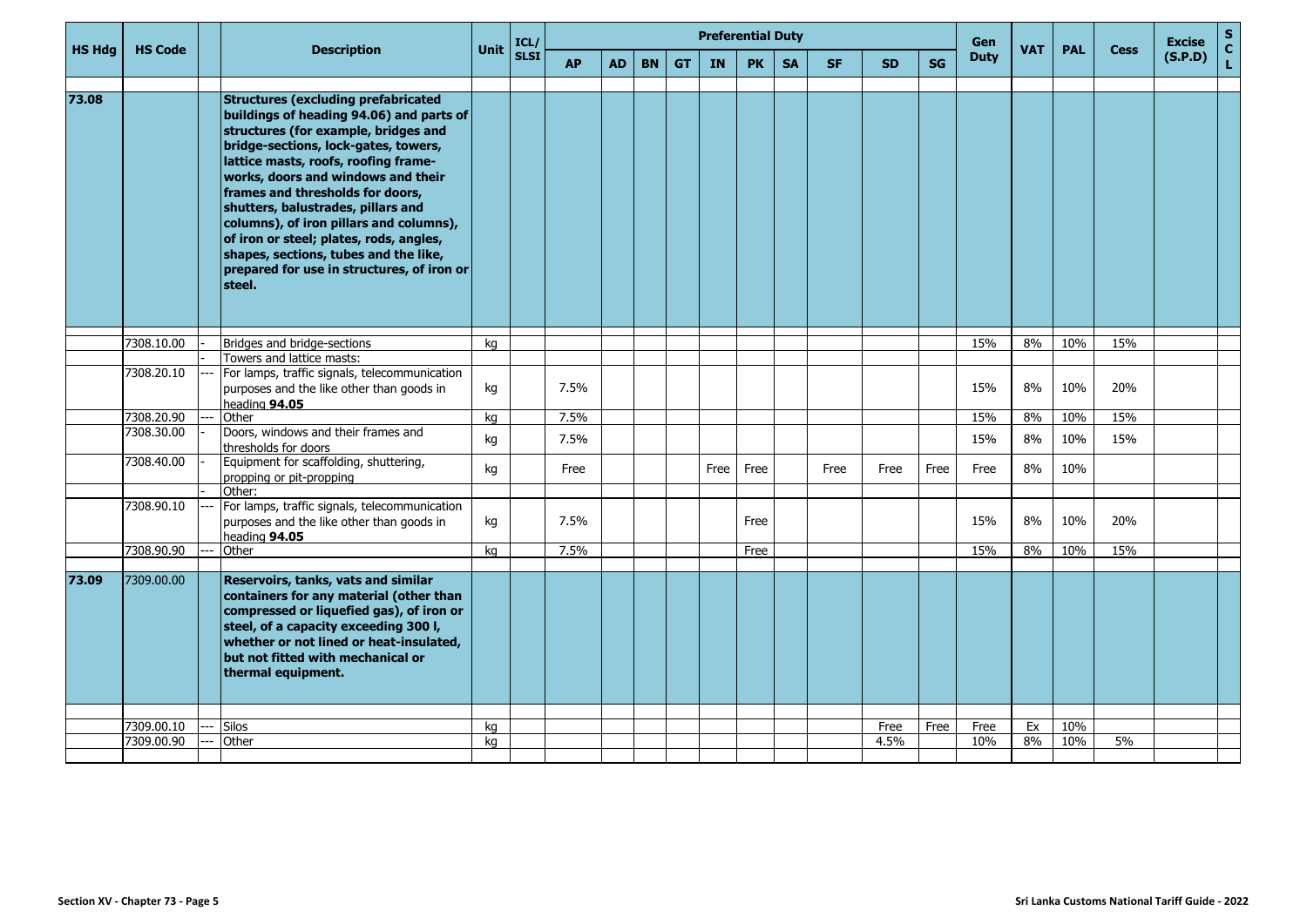|               |                |                          |                                                                                                                                                                                                                                                                                         |          | ICL/        |           |           |           |           |           | <b>Preferential Duty</b> |           |           |           |           | Gen         |            |            |             | <b>Excise</b> | <b>S</b>          |
|---------------|----------------|--------------------------|-----------------------------------------------------------------------------------------------------------------------------------------------------------------------------------------------------------------------------------------------------------------------------------------|----------|-------------|-----------|-----------|-----------|-----------|-----------|--------------------------|-----------|-----------|-----------|-----------|-------------|------------|------------|-------------|---------------|-------------------|
| <b>HS Hdg</b> | <b>HS Code</b> |                          | <b>Description</b>                                                                                                                                                                                                                                                                      | Unit     | <b>SLSI</b> | <b>AP</b> | <b>AD</b> | <b>BN</b> | <b>GT</b> | <b>IN</b> | <b>PK</b>                | <b>SA</b> | <b>SF</b> | <b>SD</b> | <b>SG</b> | <b>Duty</b> | <b>VAT</b> | <b>PAL</b> | <b>Cess</b> | (S.P.D)       | $\mathbf c$<br>L. |
| 73.10         |                |                          | Tanks, casks, drums, cans, boxes and<br>similar containers, for any material<br>(other than compressed or liquefied<br>gas), of iron or steel, of a capacity not<br>exceeding 300 I, whether or not lined or<br>heat-insulated, but not fitted with<br>mechanical or thermal equipment. |          |             |           |           |           |           |           |                          |           |           |           |           |             |            |            |             |               |                   |
|               | 7310.10        |                          | Of a capacity of 50 l or more:                                                                                                                                                                                                                                                          |          |             |           |           |           |           |           |                          |           |           |           |           |             |            |            |             |               |                   |
|               | 7310.10.10     |                          | Stainless steel cans for transport of milk                                                                                                                                                                                                                                              | kg       |             |           |           |           |           | Free      | Free                     |           | Free      | Free      | Free      | Free        | 8%         | 10%        |             |               |                   |
|               | 7310.10.90     |                          | Other                                                                                                                                                                                                                                                                                   | kg       |             |           |           |           |           | Free      | Free                     |           | 5%        | 4.5%      |           | 10%         | 8%         | 10%        | 5%          |               |                   |
|               |                |                          | Of a capacity of less than 50 l:                                                                                                                                                                                                                                                        |          |             |           |           |           |           |           |                          |           |           |           |           |             |            |            |             |               |                   |
|               | 7310.21.00     |                          | Cans which are to be closed by soldering or<br>crimping                                                                                                                                                                                                                                 | kg       |             | 9.0%      |           |           |           | Free      | Free                     |           | 5%        | 4.5%      |           | 10%         | 8%         | 10%        |             |               |                   |
|               | 7310.29        |                          | Other:                                                                                                                                                                                                                                                                                  |          |             |           |           |           |           |           |                          |           |           |           |           |             |            |            |             |               |                   |
|               | 7310.29.10     |                          | Stainless steel cans for transport of milk                                                                                                                                                                                                                                              | kg       |             |           |           |           |           |           |                          |           |           |           | Free      | Free        | 8%         | 10%        |             |               |                   |
|               | 7310.29.90     |                          | Other                                                                                                                                                                                                                                                                                   | kg       |             |           |           |           |           |           |                          |           |           |           |           | 15%         | 8%         | 10%        | 5%          |               |                   |
| 73.11         | 7311.00.00     |                          | Containers for compressed or liquefied<br>gas, of iron or steel.<br>Transportable Steel Gas Containers for                                                                                                                                                                              | kg<br>kg | S           |           |           |           |           | Free      | <b>Free</b>              |           | 4%        | 1.5%      | Free      | Free        | 8%         | 10%        |             |               |                   |
|               |                |                          | <b>LPG</b>                                                                                                                                                                                                                                                                              |          |             |           |           |           |           |           |                          |           |           |           |           |             |            |            |             |               |                   |
| 73.12         |                |                          | Stranded wire, ropes, cables, plaited<br>bands, slings and the like, of iron or<br>steel, not electrically insulated.                                                                                                                                                                   |          |             |           |           |           |           |           |                          |           |           |           |           |             |            |            |             |               |                   |
|               |                |                          |                                                                                                                                                                                                                                                                                         |          |             |           |           |           |           |           |                          |           |           |           |           |             |            |            |             |               |                   |
|               | 7312.10.00     |                          | Stranded wire, ropes, cables                                                                                                                                                                                                                                                            | kq       |             | Free      |           |           |           | Free      | Free                     |           | 4%        | 1.5%      | Free      | Free        | 8%         | 10%        |             |               |                   |
|               | 7312.90.00     |                          | Other                                                                                                                                                                                                                                                                                   | kq       |             |           |           |           |           | Free      | Free                     |           | 4%        | 1.5%      | Free      | Free        | 8%         | 10%        |             |               |                   |
| 73.13         | 7313.00.00     |                          | <b>Barbed wire of iron or steel; twisted</b><br>hoop or single flat wire, barbed or not,<br>and loosely twisted double wire, of a<br>kind used for fencing, of iron or steel                                                                                                            | kg       |             |           |           |           |           | Free      | Free                     |           | 7.5%      | 5%        |           | 15%         | 8%         | 10%        | 15%         |               |                   |
|               |                |                          |                                                                                                                                                                                                                                                                                         |          |             |           |           |           |           |           |                          |           |           |           |           |             |            |            |             |               |                   |
| 73.14         |                |                          | Cloth (including endless bands), grill,<br>netting and fencing, of iron or steel<br>wire; expanded metal of iron or steel<br>$(+)$ .                                                                                                                                                    |          |             |           |           |           |           |           |                          |           |           |           |           |             |            |            |             |               |                   |
|               |                |                          |                                                                                                                                                                                                                                                                                         |          |             |           |           |           |           |           |                          |           |           |           |           |             |            |            |             |               |                   |
|               | 7314.12.00     |                          | Woven cloth:<br>Endless bands for machinery, of stainless<br>steel                                                                                                                                                                                                                      | kg       |             |           |           |           |           |           |                          |           |           |           |           | 15%         | 8%         | 10%        | 15%         |               |                   |
|               | 7314.14.00     |                          | Other woven cloth, of stainless steel                                                                                                                                                                                                                                                   | kg       |             |           |           |           |           |           |                          |           |           |           |           | 15%         | 8%         | 10%        | 15%         |               |                   |
|               | 7314.19.00     | $\overline{\phantom{a}}$ | Other                                                                                                                                                                                                                                                                                   | kg       |             |           |           |           |           |           | Free Free                |           | $5\%$     | 5%        |           | 15%         | 8%         | 10%        | 15%         |               |                   |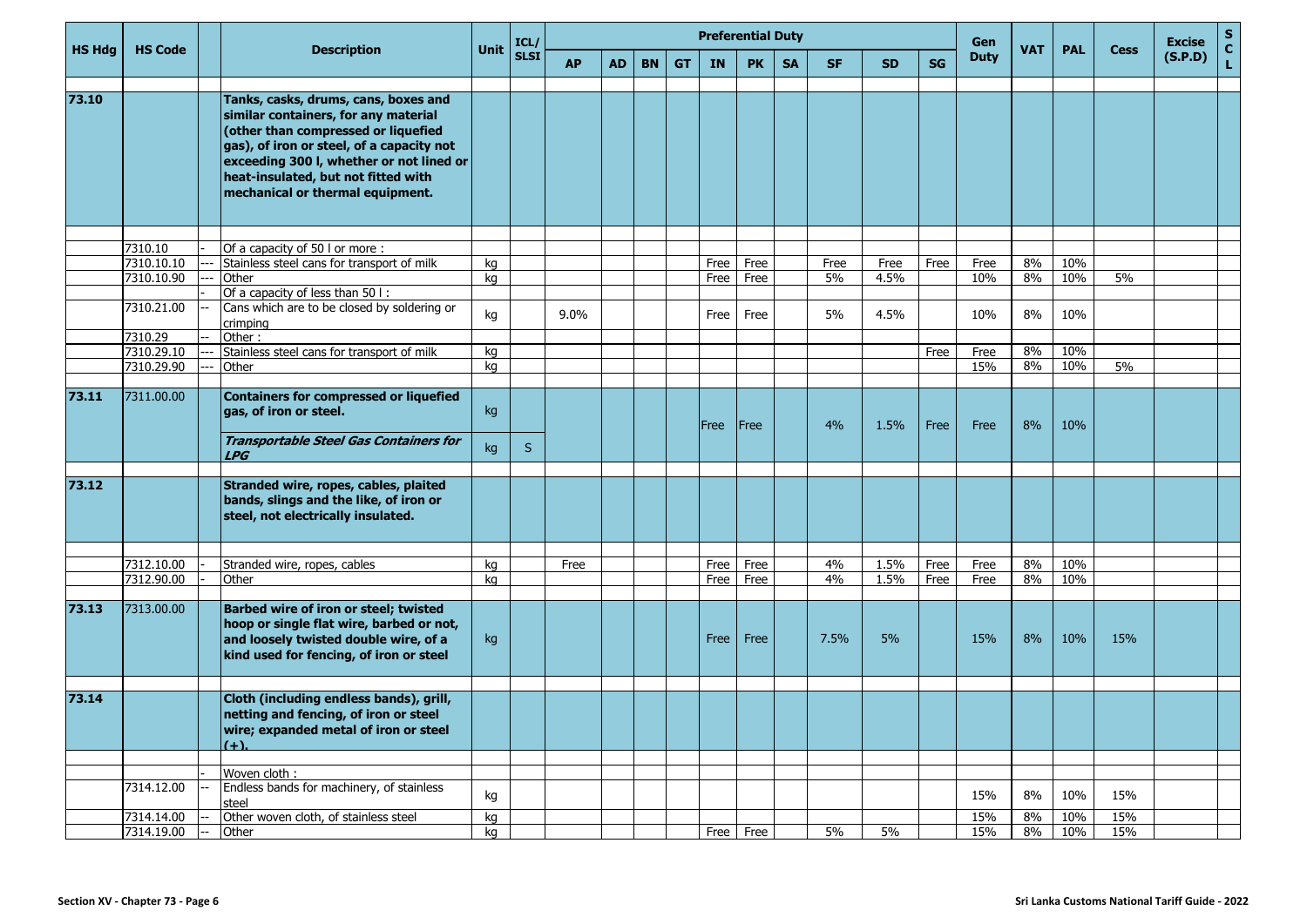|               |                |                                                                                                                                                                                                                                                 |             | ICL/        |           |           |           |           | <b>Preferential Duty</b> |              |           |              |              |              | Gen                           |            |            |                               | S<br><b>Excise</b>  |
|---------------|----------------|-------------------------------------------------------------------------------------------------------------------------------------------------------------------------------------------------------------------------------------------------|-------------|-------------|-----------|-----------|-----------|-----------|--------------------------|--------------|-----------|--------------|--------------|--------------|-------------------------------|------------|------------|-------------------------------|---------------------|
| <b>HS Hdg</b> | <b>HS Code</b> | <b>Description</b>                                                                                                                                                                                                                              | <b>Unit</b> | <b>SLSI</b> | <b>AP</b> | <b>AD</b> | <b>BN</b> | <b>GT</b> | IN                       | <b>PK</b>    | <b>SA</b> | <b>SF</b>    | <b>SD</b>    | SG           | <b>Duty</b>                   | <b>VAT</b> | <b>PAL</b> | <b>Cess</b>                   | C.<br>(S.P.D)<br>L. |
|               | 7314.20.00     | Grill, netting and fencing, welded at the<br>intersection, of wire with a maximum cross-<br>sectional dimension of 3 mm or more and<br>having a mesh size of 100 cm2 or more                                                                    | kg          |             |           |           |           |           |                          |              |           |              |              |              | 15%                           | 8%         | 10%        | 23%                           |                     |
|               |                | Zinc or Plastic coated steel chain link fence<br>fabric<br>Other grill, netting and fencing, welded at the                                                                                                                                      |             | S           |           |           |           |           |                          |              |           |              |              |              |                               |            |            |                               |                     |
|               | 7314.31.00     | intersection:<br>Plated or coated with zinc<br>Zinc coated steel chain link fence fabric                                                                                                                                                        | kg          | S           |           |           |           |           |                          |              |           |              |              |              | 15%                           | 8%         | 10%        | 23%                           |                     |
|               | 7314.39.00     | Other<br>Plastic coated steel chain link fence fabric                                                                                                                                                                                           | kg          | S           |           |           |           |           |                          |              |           |              |              |              | 15%                           | 8%         | 10%        | 15%                           |                     |
|               | 7314.41.00     | Other cloth, grill, netting and fencing:<br>Plated or coated with zinc                                                                                                                                                                          | kg          |             |           |           |           |           |                          |              |           |              |              |              | 15%                           | 8%         | 10%        | 23%                           |                     |
|               | 7314.42.00     | Zinc coated steel chain link fence fabric<br>Coated with plastics<br>Steel chain link fence fabric                                                                                                                                              | kg          | S<br>S      |           |           |           |           |                          |              |           |              |              |              | 15%                           | 8%         | 10%        | 23%                           |                     |
|               | 7314.49.00     | Other                                                                                                                                                                                                                                           | ka          | S           |           |           |           |           |                          |              |           |              |              |              | 15%                           | 8%         | 10%        | 23%                           |                     |
|               | 7314.50.00     | Expanded metal                                                                                                                                                                                                                                  | ka          |             |           |           |           |           |                          |              |           |              |              |              | 15%                           | 8%         | 10%        | 15%                           |                     |
| 73.15         |                | Chain and parts thereof, of iron or steel.                                                                                                                                                                                                      |             |             |           |           |           |           |                          |              |           |              |              |              |                               |            |            |                               |                     |
|               |                |                                                                                                                                                                                                                                                 |             |             |           |           |           |           |                          |              |           |              |              |              |                               |            |            |                               |                     |
|               | 7315.11.00     | Articulated link chain and parts thereof :                                                                                                                                                                                                      |             |             |           |           |           |           |                          |              |           |              |              |              |                               | 8%         | 10%        |                               |                     |
|               | 7315.12.00     | Roller chain<br>Other chain                                                                                                                                                                                                                     | kg<br>ka    |             |           |           |           |           | Free<br>Free             | Free<br>Free |           | Free<br>Free | Free<br>Free | Free<br>Free | Free<br>Free                  | 8%         | 10%        |                               |                     |
|               | 7315.19.00     | Parts                                                                                                                                                                                                                                           | kg          |             |           |           |           |           | Free                     | Free         |           | Free         | Free         | Free         | Free                          | 8%         | 10%        |                               |                     |
|               | 7315.20.00     | Skid chain                                                                                                                                                                                                                                      | ka          |             |           |           |           |           | Free                     | Free         |           | Free         | Free         | <b>Free</b>  | Free                          | 8%         | Ex         |                               |                     |
|               |                | Other chain:                                                                                                                                                                                                                                    |             |             |           |           |           |           |                          |              |           |              |              |              |                               |            |            |                               |                     |
|               | 7315.81.00     | Stud-link                                                                                                                                                                                                                                       | ka          |             |           |           |           |           | Free                     | Free         |           | 5%           | 4.5%         |              | 10%                           | 8%         | 10%        |                               |                     |
|               | 7315.82.00     | Other, welded link                                                                                                                                                                                                                              | kg          |             |           |           |           |           | Free                     | Free         |           | 5%           | 4.5%         |              | 10%                           | 8%         | 10%        |                               |                     |
|               | 7315.89.00     | Other                                                                                                                                                                                                                                           | kg          |             |           |           |           |           | <b>Free</b>              | Free         |           | 5%           | 4.5%         |              | 10%                           | 8%         | 10%        |                               |                     |
|               | 7315.90.00     | Other parts                                                                                                                                                                                                                                     | ka          |             |           |           |           |           | Free                     | Free         |           | Free         | Free         | Free         | Free                          | 8%         | 10%        |                               |                     |
|               |                |                                                                                                                                                                                                                                                 |             |             |           |           |           |           |                          |              |           |              |              |              |                               |            |            |                               |                     |
| 73.16         | 7316.00.00     | Anchors, grapnels and parts thereof, of<br>iron or steel.                                                                                                                                                                                       | kg          |             |           |           |           |           | Free                     | Free         |           | 5%           | 4.5%         |              | 10%                           | 8%         | 10%        |                               |                     |
| 73.17         | 7317.00.00     | Nails, tacks, drawing pins, corrugated<br>nails, staples (other than those of<br>heading 83.05) and similar articles, of<br>iron or steel, whether or not with heads<br>of other material, but excluding such<br>articles with heads of copper. | kg          |             |           |           |           |           |                          |              |           |              |              |              | 15% or<br>$Rs.31/=$<br>per kg | 8%         | 10%        | 15% or<br>$Rs.31/=$<br>per kg |                     |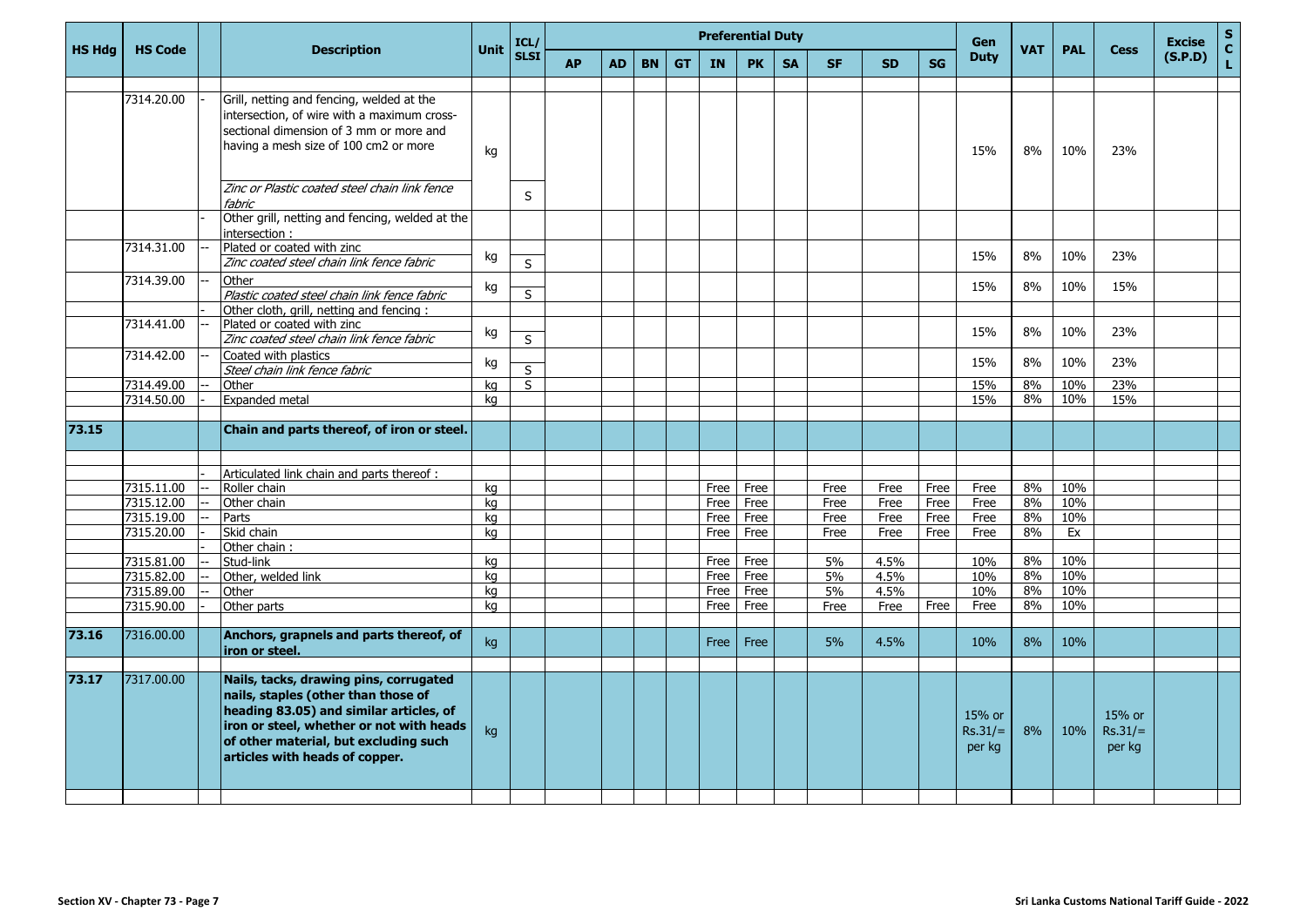|               |                |          |                                                                                                                                                                          |      |              | <b>Preferential Duty</b> |           |           |           |    |           |           |                                |                                                                                             |    | Gen                                                |            |            |                               | <b>Excise</b> |                                             |
|---------------|----------------|----------|--------------------------------------------------------------------------------------------------------------------------------------------------------------------------|------|--------------|--------------------------|-----------|-----------|-----------|----|-----------|-----------|--------------------------------|---------------------------------------------------------------------------------------------|----|----------------------------------------------------|------------|------------|-------------------------------|---------------|---------------------------------------------|
| <b>HS Hdg</b> | <b>HS Code</b> |          | <b>Description</b>                                                                                                                                                       | Unit | ICL/<br>SLSI | <b>AP</b>                | <b>AD</b> | <b>BN</b> | <b>GT</b> | IN | <b>PK</b> | <b>SA</b> | <b>SF</b>                      | <b>SD</b>                                                                                   | SG | <b>Duty</b>                                        | <b>VAT</b> | <b>PAL</b> | <b>Cess</b>                   | (S.P.D)       | $\begin{bmatrix} 5 \\ C \\ L \end{bmatrix}$ |
|               |                |          |                                                                                                                                                                          |      |              |                          |           |           |           |    |           |           |                                |                                                                                             |    |                                                    |            |            |                               |               |                                             |
| 73.18         |                |          | Screws, bolts, nuts, coach screws,<br>screw hooks, rivets, cotters, cotter-pins,<br>washers (including spring washers) and<br>similar articles, of iron or steel $(+)$ . |      |              |                          |           |           |           |    |           |           |                                |                                                                                             |    |                                                    |            |            |                               |               |                                             |
|               |                |          | Threaded articles :                                                                                                                                                      |      |              |                          |           |           |           |    |           |           |                                |                                                                                             |    |                                                    |            |            |                               |               |                                             |
|               | 7318.11.00     |          | Coach screws                                                                                                                                                             | kg   |              |                          |           |           |           |    |           |           | $Rs.6f = per$<br>$kg$<br>5% or | $5%$ or<br>Rs.6/= per<br>Γð                                                                 |    | $Rs.17/ = per$<br>15% or<br>δ                      | 8%         | 10%        | $Rs.10/=$<br>per kg           |               |                                             |
|               | 7318.12.00     |          | Other wood screws                                                                                                                                                        | kg   |              |                          |           |           |           |    |           |           |                                | $Rs.6/=per$<br>5% or<br>Γð                                                                  |    | $Rs.17/=per$<br>15% or<br>δ                        | 8%         | 10%        | 15% or<br>$Rs.17/=$<br>per kg |               |                                             |
|               | 7318.13.00     |          | Screw hooks and screw rings                                                                                                                                              | kg   |              |                          |           |           |           |    |           |           |                                | $Rs.6f = per kg$                                                                            |    | $Rs.17/=per$<br>15% or<br>δ                        | 8%         | 10%        |                               |               |                                             |
|               | 7318.14.00     |          | Self-tapping screws                                                                                                                                                      | kg   |              |                          |           |           |           |    |           |           |                                | $\begin{vmatrix} 4.5\% \ 8.6/2 \  \end{vmatrix}$ per kg $\begin{vmatrix} 6 \ \end{vmatrix}$ |    | $15%$ or<br>Rs.17/= per<br>ΣÅ                      | 8%         | 10%        |                               |               |                                             |
|               | 7318.15.00     |          | Other screws and bolts, whether or not with<br>their nuts or washers                                                                                                     | kg   |              |                          |           |           |           |    |           |           |                                |                                                                                             |    | $15\% \text{ or}$<br>Rs.17/=<br>per kg             | 8%         | 10%        |                               |               |                                             |
|               | 7318.16.00     | <b>.</b> | <b>Nuts</b>                                                                                                                                                              | kg   |              |                          |           |           |           |    |           |           |                                | $4.5% \text{ or } 4.5% \text{ or } 8.6/= \text{per kg}$                                     |    | $Rs.17/=per$<br>15% or<br>δ                        | 8%         | 10%        |                               |               |                                             |
|               | 7318.19.00     |          | Other                                                                                                                                                                    | kg   |              |                          |           |           |           |    |           |           |                                |                                                                                             |    | $\frac{15\% \text{ or}}{\text{Rs.17/=}}$<br>Per kg | 8%         | 10%        |                               |               |                                             |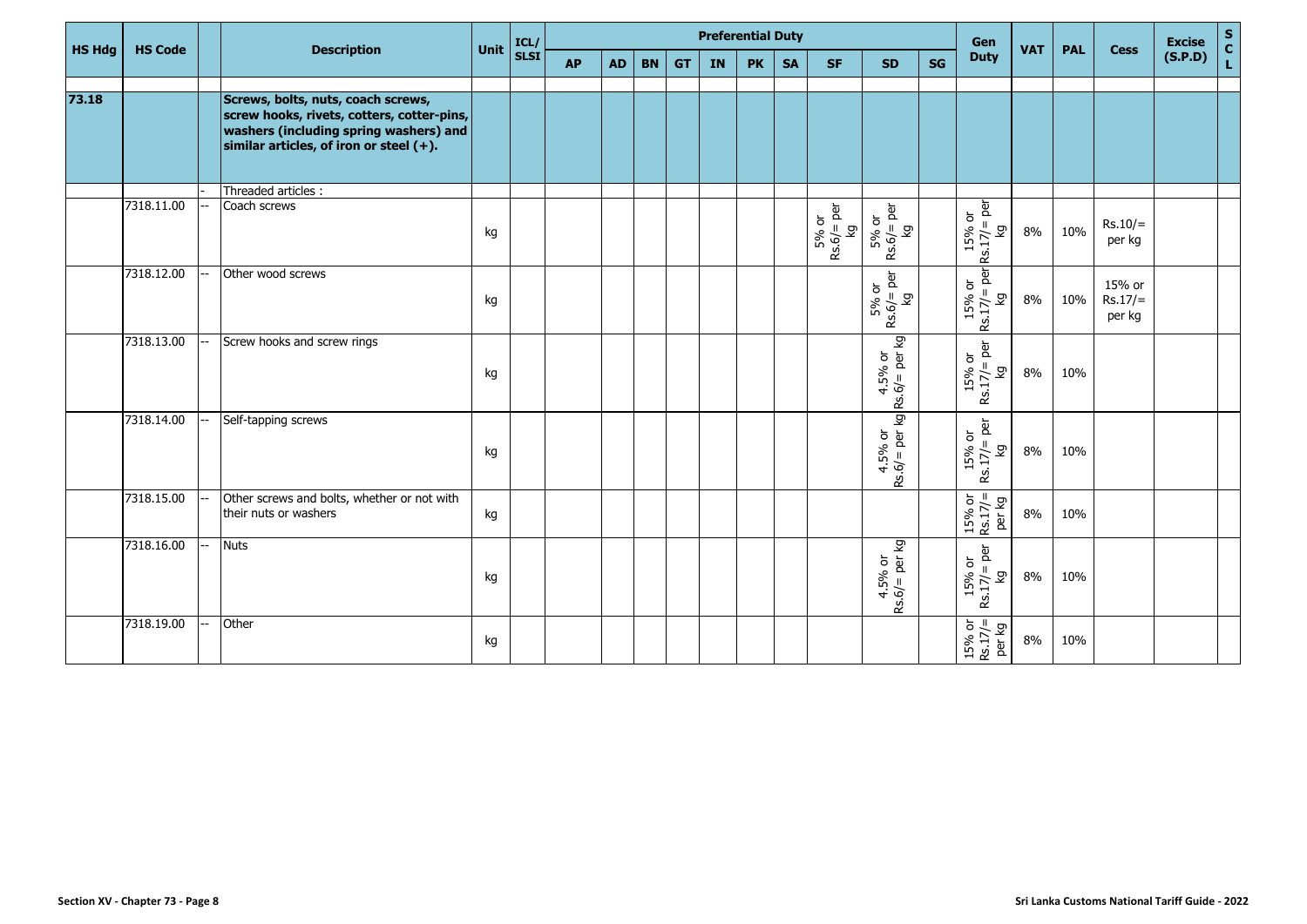|               |                          |                                                                                                                                                                                                                                              |      |              |           |           |           |           |      | <b>Preferential Duty</b> |           |                             |                                                            |      | Gen                                    |            |            |                               | <b>Excise</b> | $\mathbf S$                     |
|---------------|--------------------------|----------------------------------------------------------------------------------------------------------------------------------------------------------------------------------------------------------------------------------------------|------|--------------|-----------|-----------|-----------|-----------|------|--------------------------|-----------|-----------------------------|------------------------------------------------------------|------|----------------------------------------|------------|------------|-------------------------------|---------------|---------------------------------|
| <b>HS Hdg</b> | <b>HS Code</b>           | <b>Description</b>                                                                                                                                                                                                                           | Unit | ICL/<br>SLSI | <b>AP</b> | <b>AD</b> | <b>BN</b> | <b>GT</b> | IN   | <b>PK</b>                | <b>SA</b> | <b>SF</b>                   | <b>SD</b>                                                  | SG   | <b>Duty</b>                            | <b>VAT</b> | <b>PAL</b> | <b>Cess</b>                   | (S.P.D)       | $\frac{\mathsf{c}}{\mathsf{L}}$ |
|               |                          |                                                                                                                                                                                                                                              |      |              |           |           |           |           |      |                          |           |                             |                                                            |      |                                        |            |            |                               |               |                                 |
|               |                          | Non-threaded articles :                                                                                                                                                                                                                      |      |              |           |           |           |           |      |                          |           |                             |                                                            |      |                                        |            |            |                               |               |                                 |
|               | 7318.21.00               | Spring washers and other lock washers                                                                                                                                                                                                        | kg   |              |           |           |           |           |      |                          |           |                             | $4.5%$ or<br>Rs.6/= per kg                                 |      | $Rs.17/ = per$<br>15% or<br>δz         | 8%         | 10%        |                               |               |                                 |
|               | 7318.22.00               | Other washers                                                                                                                                                                                                                                | kg   |              |           |           |           |           |      |                          |           |                             |                                                            |      | $15%$ or<br>Rs.17/=<br>per kg          | 8%         | 10%        |                               |               |                                 |
|               | 7318.23.00               | <b>Rivets</b>                                                                                                                                                                                                                                | kg   |              |           |           |           |           |      |                          |           |                             | $\begin{bmatrix} 4.5\% \ 8.6/=\text{per kg} \end{bmatrix}$ |      | $Rs.17/=per$<br>15% or<br>δ            | 8%         | 10%        |                               |               |                                 |
|               | 7318.24.00               | Cotters and cotter-pins                                                                                                                                                                                                                      | kg   |              |           |           |           |           |      |                          |           | 6% or<br>$Rs.7/=$<br>per kg | 4.5% or<br>$Rs.5/=$<br>per kg                              |      | $15\% \text{ or}$<br>Rs.17/=<br>per kg | 8%         | 10%        |                               |               |                                 |
|               | 7318.29.00               | Other                                                                                                                                                                                                                                        | kg   |              |           |           |           |           |      |                          |           |                             |                                                            |      | $15\% \text{ or}$<br>Rs.17/=<br>per kg | 8%         | 10%        |                               |               |                                 |
|               |                          |                                                                                                                                                                                                                                              |      |              |           |           |           |           |      |                          |           |                             |                                                            |      |                                        |            |            |                               |               |                                 |
| 73.19         |                          | Sewing needles, knitting needles,<br>bodkins, crochet hooks, embroidery<br>stilettos and similar articles, for use in<br>the hand, or iron or steel; safety pins<br>and other pins of iron or steel, not<br>elsewhere specified or included. |      |              |           |           |           |           |      |                          |           |                             |                                                            |      |                                        |            |            |                               |               |                                 |
|               |                          |                                                                                                                                                                                                                                              |      |              |           |           |           |           |      |                          |           |                             |                                                            |      |                                        |            |            |                               |               |                                 |
|               | 7319.40.00               | Safety pins and other pins                                                                                                                                                                                                                   | kg   |              |           |           |           |           | Free | Free                     |           | $Rs.6/=per$<br>5% or<br>δ   | $5%$ or<br>Rs.6/= per<br>ିସ                                |      | $Rs.17/=per$<br>15% or<br>δ            | 8%         | 10%        | 15% or<br>$Rs.17/=$<br>per kg |               |                                 |
|               | 7319.90                  | Other:                                                                                                                                                                                                                                       |      |              |           |           |           |           |      |                          |           |                             |                                                            |      |                                        |            |            |                               |               |                                 |
|               | 7319.90.10<br>7319.90.90 | Sewing, darning or embroidery needles                                                                                                                                                                                                        | kg   |              |           |           |           |           | Free | Free                     |           | Free                        | Free                                                       | Free | Free                                   | 8%         | 10%        |                               |               |                                 |
|               |                          | Other                                                                                                                                                                                                                                        | kg   |              |           |           |           |           |      |                          |           | $Rs.6/=per$<br>5% or<br>δ   | $Rs.6/=per$<br>5% or<br>ିସ                                 |      | $17/2$ per<br>15% or<br>δz<br>œ        | 8%         | 10%        |                               |               |                                 |
| 73.20         |                          | Springs and leaves for springs, of iron                                                                                                                                                                                                      |      |              |           |           |           |           |      |                          |           |                             |                                                            |      |                                        |            |            |                               |               |                                 |
|               |                          | or steel.                                                                                                                                                                                                                                    |      |              |           |           |           |           |      |                          |           |                             |                                                            |      |                                        |            |            |                               |               |                                 |
|               | 7320.10.00               | Leaf-springs and leave therefor                                                                                                                                                                                                              |      |              |           |           |           |           |      |                          |           |                             |                                                            |      |                                        |            |            | 15% or                        |               |                                 |
|               |                          | Leaf springs for automobile suspensions                                                                                                                                                                                                      | kg   | $\sf S$      |           |           |           |           |      |                          |           |                             |                                                            |      | $15\% \text{ or}$ Rs.50/=<br>per kg    | 8%         | 10%        | $Rs.50/=$<br>per kg           |               |                                 |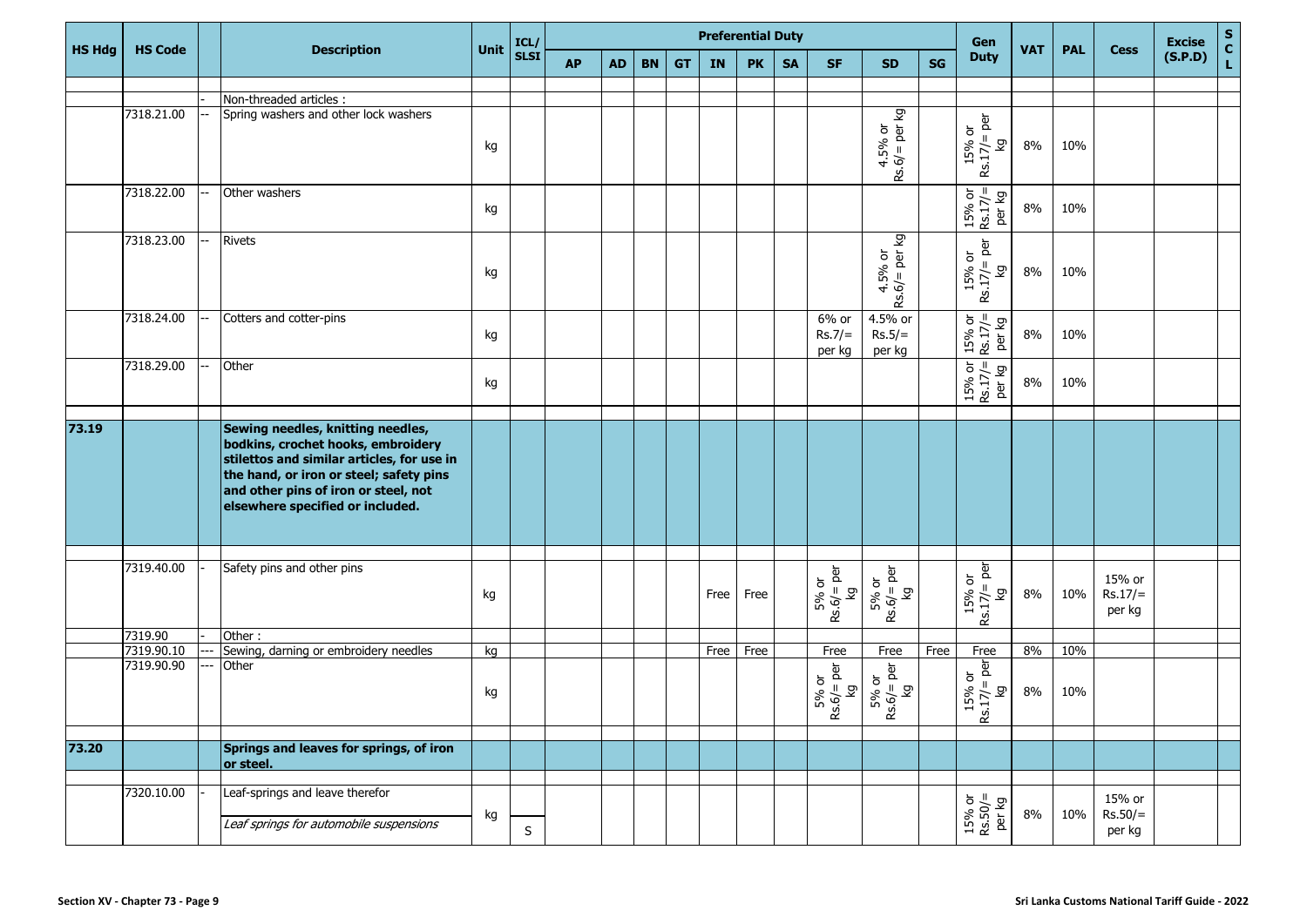|               |                          |                                                                                                                                                                                                                                                                                                                                                  |                   | ICL/        |                  |           | <b>Preferential Duty</b> |           |              |              | <b>Gen</b> |                                |                            |           | <b>Excise</b>                    | $\mathbf{s}$ |            |             |         |                    |
|---------------|--------------------------|--------------------------------------------------------------------------------------------------------------------------------------------------------------------------------------------------------------------------------------------------------------------------------------------------------------------------------------------------|-------------------|-------------|------------------|-----------|--------------------------|-----------|--------------|--------------|------------|--------------------------------|----------------------------|-----------|----------------------------------|--------------|------------|-------------|---------|--------------------|
| <b>HS Hdg</b> | <b>HS Code</b>           | <b>Description</b>                                                                                                                                                                                                                                                                                                                               | Unit              | <b>SLSI</b> | <b>AP</b>        | <b>AD</b> | <b>BN</b>                | <b>GT</b> | IN           | <b>PK</b>    | <b>SA</b>  | <b>SF</b>                      | <b>SD</b>                  | <b>SG</b> | <b>Duty</b>                      | <b>VAT</b>   | <b>PAL</b> | <b>Cess</b> | (S.P.D) | $\mathbf{C}$<br>L, |
|               |                          |                                                                                                                                                                                                                                                                                                                                                  |                   |             |                  |           |                          |           |              |              |            |                                |                            |           |                                  |              |            |             |         |                    |
|               | 7320.20.00               | Helical springs                                                                                                                                                                                                                                                                                                                                  | kg                |             |                  |           |                          |           | Free         | Free         |            | $Rs.6/=per$<br>5% or<br>δ      | $Rs.6/=per$<br>5% or<br>δ  |           | $Rs.17/=per$<br>15% or<br>Κĝ     | 8%           | 10%        |             |         |                    |
|               | 7320.90.00               | Other                                                                                                                                                                                                                                                                                                                                            | kg                |             |                  |           |                          |           | Free         | Free         |            | $Rs.6f = per$<br>$kg$<br>5% or | $Rs.6 = per$<br>5% or<br>δ |           | $\frac{Rs.17}{kg}$ per<br>15% or | 8%           | 10%        |             |         |                    |
| 73.21         |                          | Stoves, ranges, grates, cookers                                                                                                                                                                                                                                                                                                                  |                   |             |                  |           |                          |           |              |              |            |                                |                            |           |                                  |              |            |             |         |                    |
|               |                          | (including those with subsidiary boilers<br>for central heating), barbecues,<br>braziers, gas-rings, plate warmers and<br>similar non-electric domestic<br>appliances, and parts thereof, of iron or<br>steel.                                                                                                                                   |                   |             |                  |           |                          |           |              |              |            |                                |                            |           |                                  |              |            |             |         |                    |
|               |                          | Cooking appliances and plate warmers :                                                                                                                                                                                                                                                                                                           |                   |             |                  |           |                          |           |              |              |            |                                |                            |           |                                  |              |            |             |         |                    |
|               | 7321.11.00               | For gas fuel or for both gas and other fuels                                                                                                                                                                                                                                                                                                     | u                 | L           |                  |           |                          |           | Free         | Free         |            | 5%                             | 5%                         |           | 15%                              | 8%           | 10%        | 15%         |         |                    |
|               | 7321.12.00               | For liquid fuel                                                                                                                                                                                                                                                                                                                                  | u.                |             | 14.25%           |           |                          |           | Free         | Free         |            | 5%                             | 5%                         |           | 15%                              | 8%           | 10%        |             |         |                    |
|               | 7321.19.00               | Other, including appliances for solid fuel                                                                                                                                                                                                                                                                                                       | u.                |             | 13.50%           |           |                          |           | Free         | Free         |            | 5%                             | 5%                         |           | 15%                              | 8%           | Ex         |             |         |                    |
|               |                          | Other appliances :                                                                                                                                                                                                                                                                                                                               |                   |             |                  |           |                          |           |              |              |            |                                |                            |           |                                  |              |            |             |         |                    |
|               | 7321.81.00<br>7321.82.00 | For gas fuel or both gas and other fuels<br>For liquid fuel                                                                                                                                                                                                                                                                                      | u<br>$\mathbf{u}$ |             | 13.50%<br>13.50% |           |                          |           | Free<br>Free | Free<br>Free |            | 5%<br>5%                       | 5%<br>5%                   |           | 15%<br>15%                       | 8%<br>8%     | 10%<br>Ex  |             |         |                    |
|               | 7321.89.00               | Other, including appliances for solid fuel                                                                                                                                                                                                                                                                                                       | u                 |             | 13.50%           |           |                          |           | Free         | Free         |            | 14.6%                          | 5%                         |           | 15%                              | 8%           | 10%        |             |         |                    |
|               | 7321.90.00               | Parts                                                                                                                                                                                                                                                                                                                                            | ka                |             |                  |           |                          |           | Free         | Free         |            | 5%                             | 4.5%                       |           | 10%                              | 8%           | 10%        |             |         |                    |
|               |                          |                                                                                                                                                                                                                                                                                                                                                  |                   |             |                  |           |                          |           |              |              |            |                                |                            |           |                                  |              |            |             |         |                    |
| 73.22         |                          | Radiators for central heating, not<br>electrically heated, and parts thereof, of<br>iron or steel; air heaters and hot air<br>distributors (including distributors<br>which can also distribute fresh or<br>conditioned air), not electrically heated,<br>incorporating a motor-driven fan or<br>blower, and parts thereof, of iron or<br>steel. |                   |             |                  |           |                          |           |              |              |            |                                |                            |           |                                  |              |            |             |         |                    |
|               |                          | Radiators and parts thereof:                                                                                                                                                                                                                                                                                                                     |                   |             |                  |           |                          |           |              |              |            |                                |                            |           |                                  |              |            |             |         |                    |
|               | 7322.11.00               | Of cast iron                                                                                                                                                                                                                                                                                                                                     | kg                |             |                  |           |                          |           |              |              |            |                                |                            |           | 15%                              | 8%           | 10%        | 15%         |         |                    |
|               | 7322.19.00               | Other                                                                                                                                                                                                                                                                                                                                            | kg                |             |                  |           |                          |           |              |              |            |                                |                            |           | 15%                              | 8%           | 10%        | 15%         |         |                    |
|               | 7322.90.00               | Other                                                                                                                                                                                                                                                                                                                                            | kg                |             |                  |           |                          |           |              |              |            |                                |                            |           | 15%                              | 8%           | 10%        | 15%         |         |                    |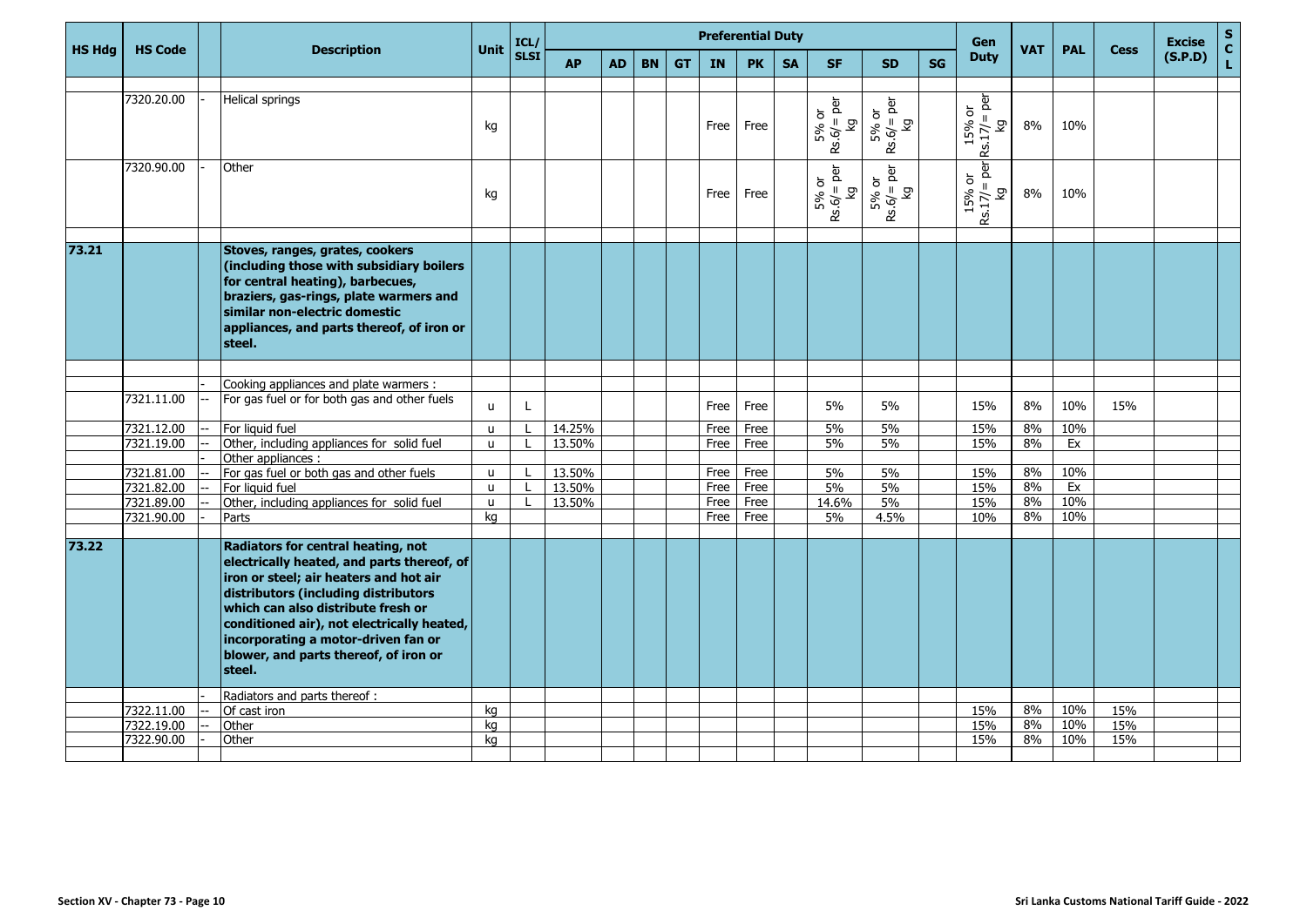|               |                |                                                                                                                                                                                                     | Unit | ICL/         |                                 |           |           |           | <b>Preferential Duty</b> |           |           |                                | Gen                          | <b>VAT</b> | <b>PAL</b>                    |    | <b>Excise</b> | $\sf{s}$                      |         |               |
|---------------|----------------|-----------------------------------------------------------------------------------------------------------------------------------------------------------------------------------------------------|------|--------------|---------------------------------|-----------|-----------|-----------|--------------------------|-----------|-----------|--------------------------------|------------------------------|------------|-------------------------------|----|---------------|-------------------------------|---------|---------------|
| <b>HS Hdg</b> | <b>HS Code</b> | <b>Description</b>                                                                                                                                                                                  |      | <b>SLSI</b>  | <b>AP</b>                       | <b>AD</b> | <b>BN</b> | <b>GT</b> | <b>IN</b>                | <b>PK</b> | <b>SA</b> | <b>SF</b>                      | <b>SD</b>                    | <b>SG</b>  | <b>Duty</b>                   |    |               | <b>Cess</b>                   | (S.P.D) | $\frac{c}{L}$ |
|               |                |                                                                                                                                                                                                     |      |              |                                 |           |           |           |                          |           |           |                                |                              |            |                               |    |               |                               |         |               |
| 73.23         |                | Table, kitchen or other household<br>articles and parts thereof, of iron or<br>steel; iron or steel wool; pot scourers<br>and scouring or polishing pads, gloves<br>and the like, of iron or steel. |      |              |                                 |           |           |           |                          |           |           |                                |                              |            |                               |    |               |                               |         |               |
|               |                |                                                                                                                                                                                                     |      |              |                                 |           |           |           |                          |           |           |                                |                              |            |                               |    |               |                               |         |               |
|               | 7323.10.00     | Iron or steel wool; pot scourers and scouring<br>or polishing pads, gloves and the like                                                                                                             | kg   | L            |                                 |           |           |           | Free                     | Free      |           | $Rs.9/=per$<br>$kg$<br>5% or   | $Rs.9/=per$<br>5% or<br>δ    |            | $Rs.27/=per$<br>15% or<br>Δ   | 8% | 10%           | 35% or<br>$Rs.27/=$<br>per kg |         |               |
|               |                | Other:                                                                                                                                                                                              |      |              |                                 |           |           |           |                          |           |           |                                |                              |            |                               |    |               |                               |         |               |
|               | 7323.91.00     | Of cast iron, not enamelled                                                                                                                                                                         | kg   | L            |                                 |           |           |           | Free                     | Free      |           | $Rs.6f = per$<br>$kg$<br>5% or | $Rs.6/=per$<br>5% or<br>Σò   |            | $Rs.27/=per$<br>15% or<br>Γă  | 8% | 10%           | 35% or<br>$Rs.17/=$<br>per kg |         |               |
|               | 7323.92.00     | Of cast iron, enamelled                                                                                                                                                                             | kg   | L            |                                 |           |           |           | Free                     | Free      |           | $Rs.9/=per$<br>5% or<br>δ      | $Rs.9/=per$<br>5% or<br>Σò   |            | $Rs.27/=per$<br>15% or<br>δ   | 8% | 10%           | 35% or<br>$Rs.27/=$<br>per kg |         |               |
|               | 7323.93.00     | Of stainless steel                                                                                                                                                                                  | kg   | L            |                                 |           |           |           | Free                     | Free      |           | $5%$ or<br>Rs.29/=<br>per kg   | 5% or<br>Rs.29/=<br>per kg   |            | $15%$ or<br>Rs.86/=<br>per kg | 8% | 10%           | 35% or<br>$Rs.86/=$<br>per kg |         |               |
|               | 7323.94.00     | Of iron (other than cast iron) or steel,<br>enamelled                                                                                                                                               | kg   | L            | $14.25%$ or<br>Rs.26/= per<br>δ |           |           |           | Free                     | Free      |           | $Rs.9/=per$<br>5% or<br>Σò     | $Rs.9/=per$<br>5% or<br>Σò   |            | $Rs.27/=per$<br>15% or<br>δ   | 8% | 10%           | 35% or<br>$Rs.27/=$<br>per kg |         |               |
|               | 7323.99.00     | Other                                                                                                                                                                                               | kg   | $\mathsf{L}$ |                                 |           |           |           | Free                     | Free      |           | $Rs.9/ = per$<br>5% or<br>δz   | $Rs.9/ = per$<br>5% or<br>ΣÅ |            | $Rs.27/=per$<br>15% or<br>δ   | 8% | 10%           | 35% or<br>$Rs.27/=$<br>per kg |         |               |
|               |                |                                                                                                                                                                                                     |      |              |                                 |           |           |           |                          |           |           |                                |                              |            |                               |    |               |                               |         |               |
| 73.24         |                | Sanitary ware and parts thereof, of iron<br>or steel.                                                                                                                                               |      |              |                                 |           |           |           |                          |           |           |                                |                              |            |                               |    |               |                               |         |               |
|               | 7324.10        | Sinks and wash basins, of stainless steel:                                                                                                                                                          |      |              |                                 |           |           |           |                          |           |           |                                |                              |            |                               |    |               |                               |         |               |
|               | 7324.10.10     | <b>Sinks</b>                                                                                                                                                                                        | kg   |              |                                 |           |           |           | Free                     | Free      |           | 5%                             | 5%                           |            | 15%                           | 8% | 10%           | 30%                           |         |               |
|               | 7324.10.90     | Other                                                                                                                                                                                               | kg   |              |                                 |           |           |           | Free                     | Free      |           | 5%                             | 4.5%                         |            | 15%                           | 8% | 10%           |                               |         |               |
|               |                | Baths:                                                                                                                                                                                              |      |              |                                 |           |           |           |                          |           |           |                                |                              |            |                               |    |               |                               |         |               |
|               | 7324.21.00     | Of cast iron, whether or not enamelled                                                                                                                                                              | ka   |              |                                 |           |           |           | Free                     | Free      |           | 5%                             | 5%                           |            | 15%                           | 8% | 10%           | 25%                           |         |               |
|               | 7324.29.00     | Other                                                                                                                                                                                               | kg   |              |                                 |           |           |           | Free                     | Free      |           | 5%                             | 5%                           |            | 15%                           | 8% | 10%           | 25%                           |         |               |
|               | 7324.90.00     | Other, including parts                                                                                                                                                                              | ka   |              |                                 |           |           |           | Free                     | Free      |           | 5.0%                           | 5%                           |            | 15%                           | 8% | 10%           | 15%                           |         |               |